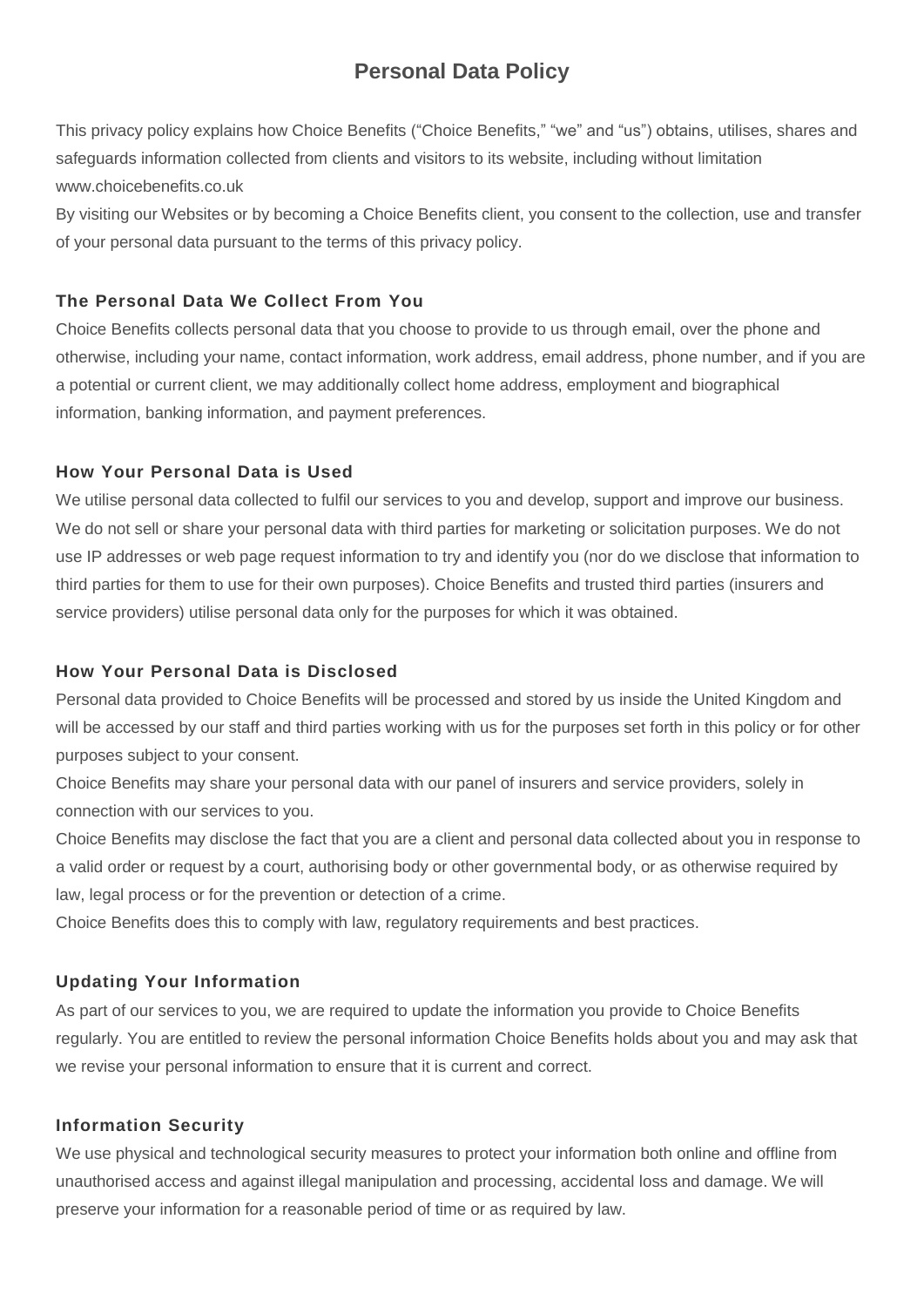#### **Updates to the Policy**

Choice Benefits may update this policy from time to time. To the extent permitted by law, any changes to our privacy policy will be posted to our Website and will become effective upon posting.

# **SPECIFIC DISCLOSURES FOR THE EUROPEAN ECONOMIC AREA (This section is effective from May 25, 2018)**

This section applies to data processing activities of data subjects residing in the European Economic Area as well as, regardless of residence, the processing of any Personal Data in the European Economic Area. In the event there is a conflict between this section and other parts of the Privacy Policy, this section shall control with respect to residents of the European Economic Area.

"*Personal Data*," for purposes of this section, means any information relating to an identified or identifiable natural person ('data subject'). An identifiable natural person is one who can be identified, directly or indirectly, in particular by reference to an identifier such as a name, an identification number, location data or to one or more factors specific to the physical, physiological, genetic, mental, economic, cultural or social identity of that natural person.

"*Services*" means any of our products, services, or deliverables.

"*Site*" means any website operated and controlled by us.

Pursuant to the European Union General Data Protection Regulation (GDPR), we function in the capacity of a "processor" both for the Services we offer to our Clients.

#### **Controller versus Processor**

We may process certain Personal Data in order to maintain and provide the Services to our Clients, such as names, addresses, email addresses, and other contact information for designated Client representatives or personnel ("Client Relationship Data"). In addition, we may send marketing materials or communications to potential or existing Clients ("Marketing Activities"). For purposes of Client Relationship Data and Marketing Activities, we function as a "data processor" under GDPR. Our disclosures with respect to our processing of data as a data processor are set forth in this Privacy Policy.

#### **1. HOW WE COLLECT AND USE PERSONAL DATA**

We collect personal data only in relation to services delivered and this will be undertaken by telephone, email, surface mail and secure messaging only.

#### **2. HOW WE DISCLOSE PERSONAL DATA**

Our disclosure is limited to circumstances where we are permitted to do so under applicable European and national data protection laws and regulations. We share data with certain types of companies, for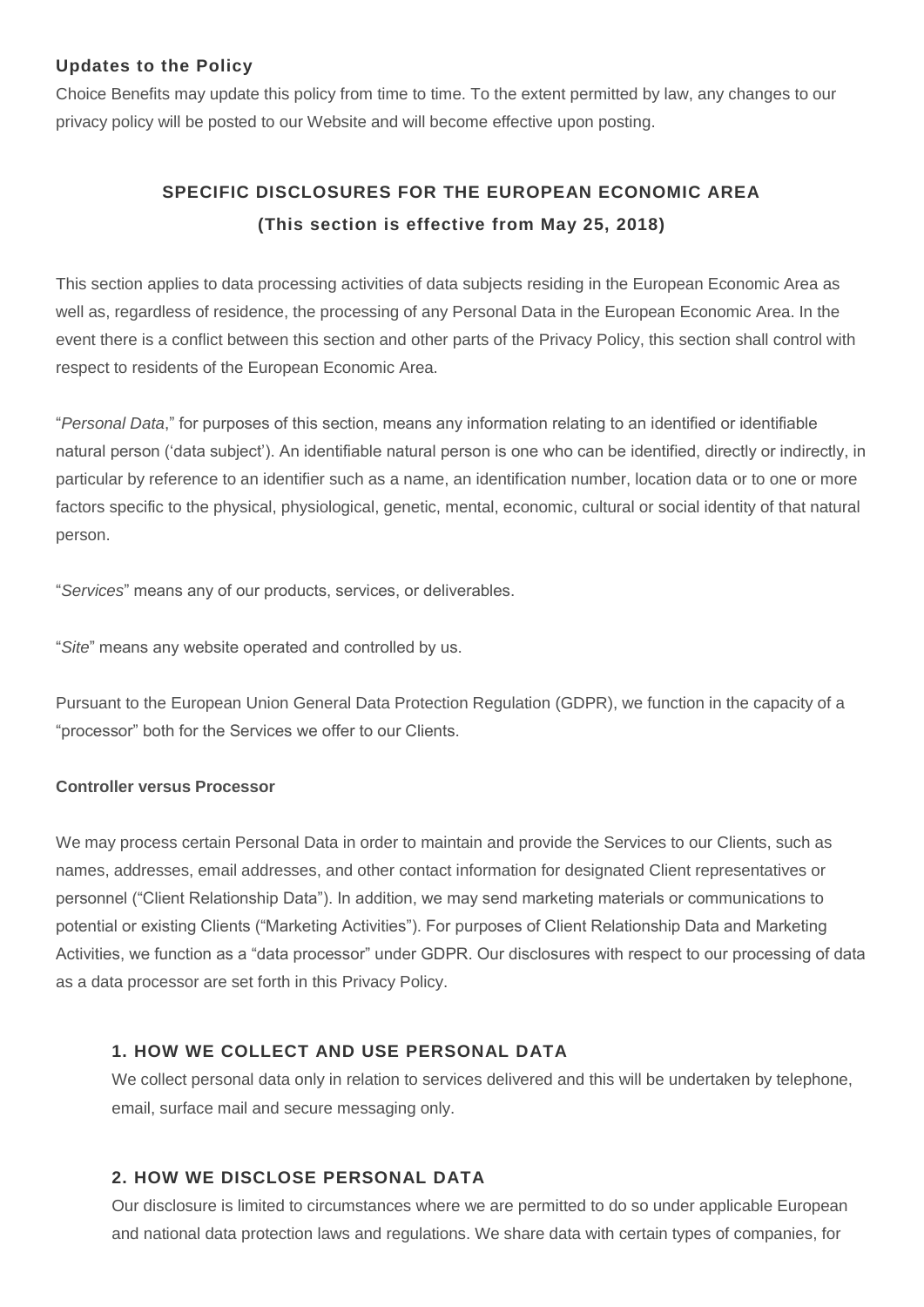purposes of providing Services to Clients and existing Clients, such as insurers and other service providers.

# **3. LEGAL BASIS FOR PROCESSING**

We collect and process your Personal Data for a variety of different purposes which are set out in further detail in this section.

# **3.1. PROCESSING PERSONAL DATA WHERE CONSENT NOT REQUIRED**

In certain cases, separate consent is not required, including:

o For the performance of a contract.

To perform our contractual obligations to you, including our fulfilling orders or requests you have made, contacting you in relation to any issues with your order or use of our Services, or where we need to provide your Personal Data to our service providers related to the provision of the Services.

- o To comply with legal obligations. To comply with laws, regulators, court orders, or other legal obligations, or pursuant to legal process.
- o Legitimate Interests.

To operate our business and provide our Services (other than in performing our contractual obligations to you) for our "legitimate interests" and for the purposes of applicable law, except where such interests are overridden by the interests or fundamental rights and freedoms of the data subject which require protection of personal data. Legitimate interests may include:

- To communicate with you regarding the Services, including to provide you important notices regarding changes to our operations and to address and respond to your requests, inquiries, and complaints.
- For our direct marketing purposes.
- To assist in the investigation of suspected illegal or wrongful activity, and to protect and defend our rights and property, or the rights or safety of third parties.
- To develop, provide, and improve our Services.
- To enforce our Terms of Business, or this Privacy Notice, or agreements with third parties.

# **3.2. CONSENT FOR PROCESSING**

Choice Benefits do not actively market to our clients and where this strategy changes we will make contact with you and advise of this before gaining your consent. You have the option to opt out of all such activities should they be considered in the future.